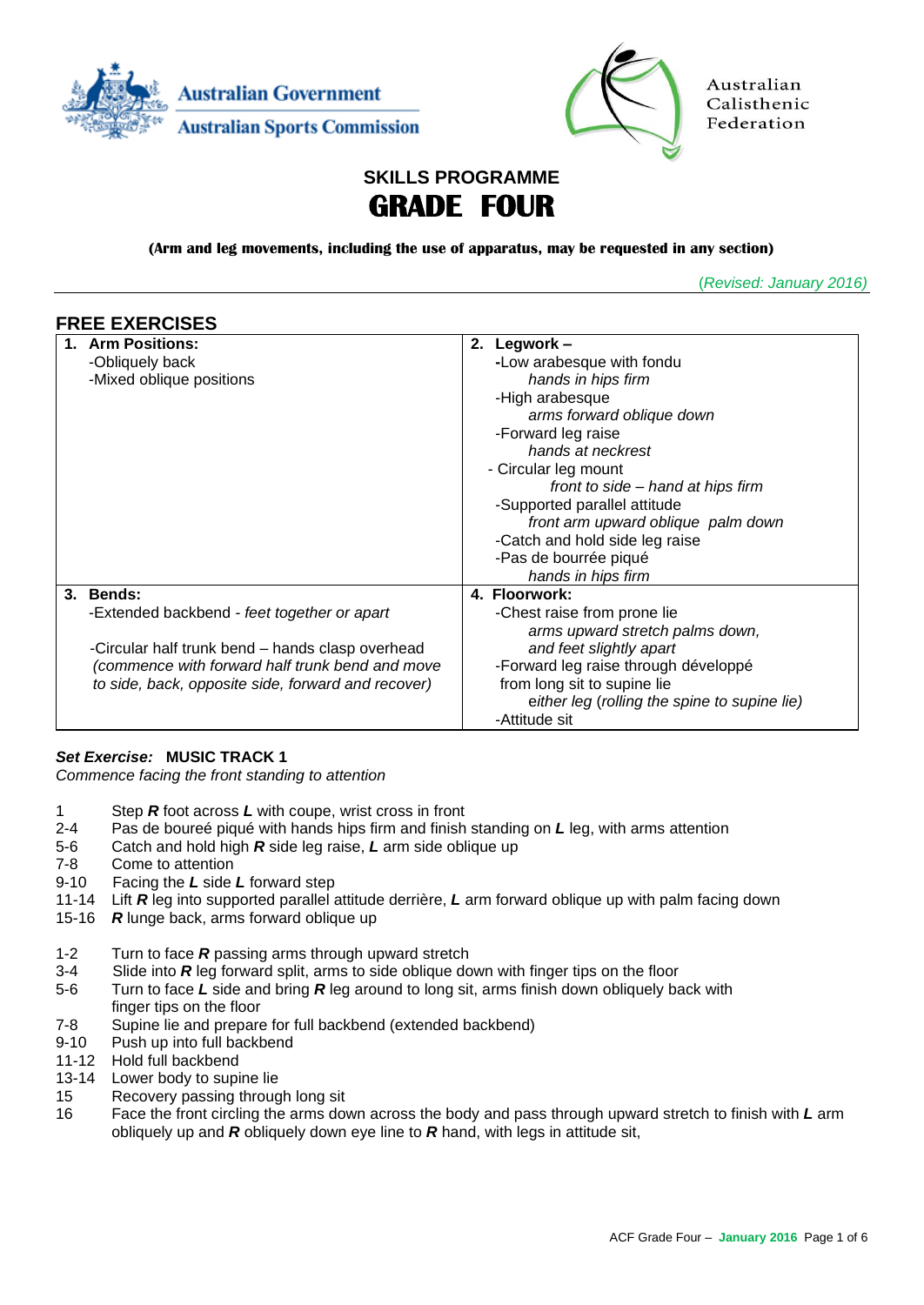## **ROD EXERCISES**

| <b>Under Grip:</b>                       | <b>Top Grip</b>                       |
|------------------------------------------|---------------------------------------|
| -Forward raise twist with curve overhead | -Forward oblique twist $-$ up or down |
| -Neck strike                             | -Side oblique twist - up or down      |
| -Back twist forward                      | -Vertical twist                       |
|                                          | -Flashing - single or multiple        |

### *Set Exercise:* **MUSIC TRACK 2**

#### *Commence in undergrip*

- 1-2 Facing *R* downstage corner take *L* leg into back lunge, *L* forward oblique twist up
- 3-4 Roll the rod forward to finish in top grip *R* forward oblique twist down
- 5 Recover to face the front and straighten supporting **R** leg with *L* leg in retiré, rod in forward raise top grip 6-8 Maintain the retiré and execute 3 (multiple) top grip fashes to *L*
- 6-8 Maintain the retiré and execute 3 (multiple) top grip flashes to *L*
- 9 *L* leg extended to side leg balance, *L* top grip side raise twist
- 10-11 Legs to attention, rod unflashes and is held in the *R* hand as *R* arm circles across the body changing to under grip
- 12 Single flash to the *L* followed by a slide/flash to *L* side curve overhead with *R* side step
- 13-14 Turn to face *R* side with *L* leg in low arabesque, and rod in forward raise
- 15-16 Lift the *L* leg into high arabesque, *R* forward oblique twist down
- 1-2 Recover to face front at attention, rod across legs
- 3-4 2 flashes to the *L*, feet at attention
- 5-6 *L* side raise twist, step across with *R* leg taking *L* leg into coupé derrière
- 7-8 Pas de bouree piqué taking rod to upward stretch and finish in *R* side raise twist<br>9-10 Side lunge to *R* with *L* twist to curve overhead
- Side lunge to **R** with **L** twist to curve overhead
- 11 Turning lunge to face *R* side taking rod to back twist forward
- 12-14 Remain in lunge and move *R* hand to centre of rod execute a forward baton flash on the back side of the right arm to execute forward strike
- 15 Recover to face the front and step forward on *L*, *L* arm hips firm as *R* arm circles rod inward across the body
- 16 Place feet in classical pose with *R* leg derrière *L* arm hips firm *R* arm finishes in single hand strike to side oblique up with ¼ head turn, to look up at rod

## **CLUB SWINGING**

| $\mathbf{1}$ . | Inward:                             | 2. | Outward                   |
|----------------|-------------------------------------|----|---------------------------|
|                | -Single hip swing                   |    | -Single hip swing         |
|                | head swing with other arm           |    | head swing with other arm |
|                | -Overhead wrist cross               |    |                           |
|                | -Double wrist cross                 |    |                           |
|                | facing side                         |    |                           |
|                | -Chest cross                        |    |                           |
|                | 3. Parallel: (L& R directions)      |    |                           |
|                | -Hip/leg swing                      |    |                           |
|                | from one side to the other          |    |                           |
|                | (with no backswing in between)      |    |                           |
|                | -Single hip swing                   |    |                           |
|                | overhead wrist swing with other arm |    |                           |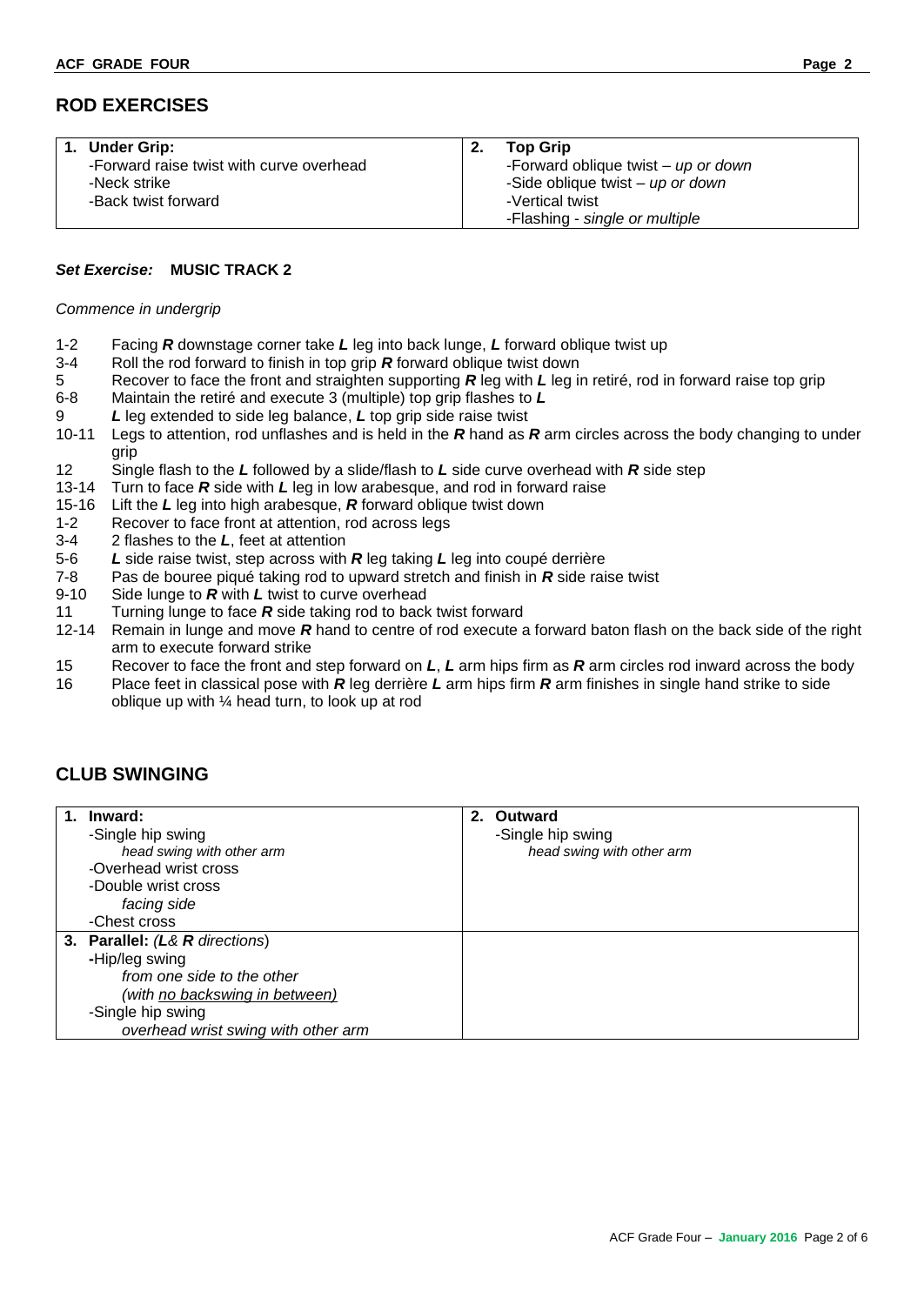## **CLUB SWINGING (contd)**

|    | 4. Side Windmill (L&R directions) |    | 5. Side Windmill (L&R directions)- |
|----|-----------------------------------|----|------------------------------------|
|    | -Back wrist swing                 |    | -Single wrist cross                |
|    | chest swing with other arm        |    | facing forward side                |
|    | -Neck swing                       |    | 6. Side Windmill (L&R directions)  |
|    | forward side                      |    | -Double fold                       |
|    | -Neck swing                       |    | facing backward side               |
|    | backward side                     |    | -Single wrist cross                |
|    | -Overhead wrist cross             |    | facing backward side               |
|    |                                   |    | -Body cross                        |
|    |                                   |    | facing backward side               |
| 7. | <b>Outward Windmill</b>           | 8. | <b>Outward Windmill -</b>          |
|    | -Back swing                       |    | -Body swing                        |
|    | -Overhead wrist swing             |    | facing side                        |
|    | -Back wrist swing                 |    | -Double fold                       |
|    | -Chest cross                      |    | facing side                        |
|    | -Front to back turning            |    |                                    |
| 9. | <b>Inward Windmill</b>            |    | <b>10. Inward Windmill</b>         |
|    | -Back swing                       |    | -Body swing                        |
|    | -Overhead wrist swing             |    | facing side                        |
|    | -Chest cross                      |    | -Double fold                       |
|    | -Front to back turning            |    | facing side                        |
|    | -Back wrist swing                 |    |                                    |

## *Set Exercises:* **MUSIC TRACK 3**

*On the 4 bar introduction -*

- *1 – 2 Stand in classical pose, R foot derrière, arms at attention with clubs along the arms*
- *3 Circle clubs inward*
- *4 Clubs finish in upward stretch with rise to demi pointe, R foot derrière*

#### **Inward:**

- 1 Overhead wrist cross, remain on demi-pointe
- 2-4 Step *R* foot to side, *R* hand chest swing, *L* hand back swing to *R* hip swing and
- 5-6 *R* hand double fold at side raise, *L* hand 2 back wrist swings
- 7 Full circle to face *R* side
- 8-10 Double wrist cross
- 11-12 Step *L* foot forward to face the back with *L* hand side raise swing, *R* arm full circle
- 13-15 Turn to face *R* side (P side) with *R* foot forward toe point and double fold at forward raise with *R* hand circling backward to commence the double fold from upward stretch
- 15 Lower *R* foot and step forward on *L* foot to face the front with *L* hand side raise swing and *R* arm full circle 16 Finish upward stretch

#### **Side Windmill** - to *L* side

Commence with *R* hand:

- 1-2 *R* overhead wrist swing, *L* arm full circle
- 3-4 Head swing
- 5-6 Back swing
- 7-8 Full circle into neck swing on forward side
- 9-10 Face backward side for body cross on the backward side with *R* forward toe point Step forward on *L* foot with full circle (facing the back) as you turn to face *R* (P side) with *R* forward toe point
- 11-13 Double fold with *R* hand commencing from beside the *R* leg and *L* hand from upward stretch 14 Lower the *R* foot and step forward on *L* foot to face the front
- *R* overhead wrist swing, *L* leg swing
- 15-16 Head swing to upward stretch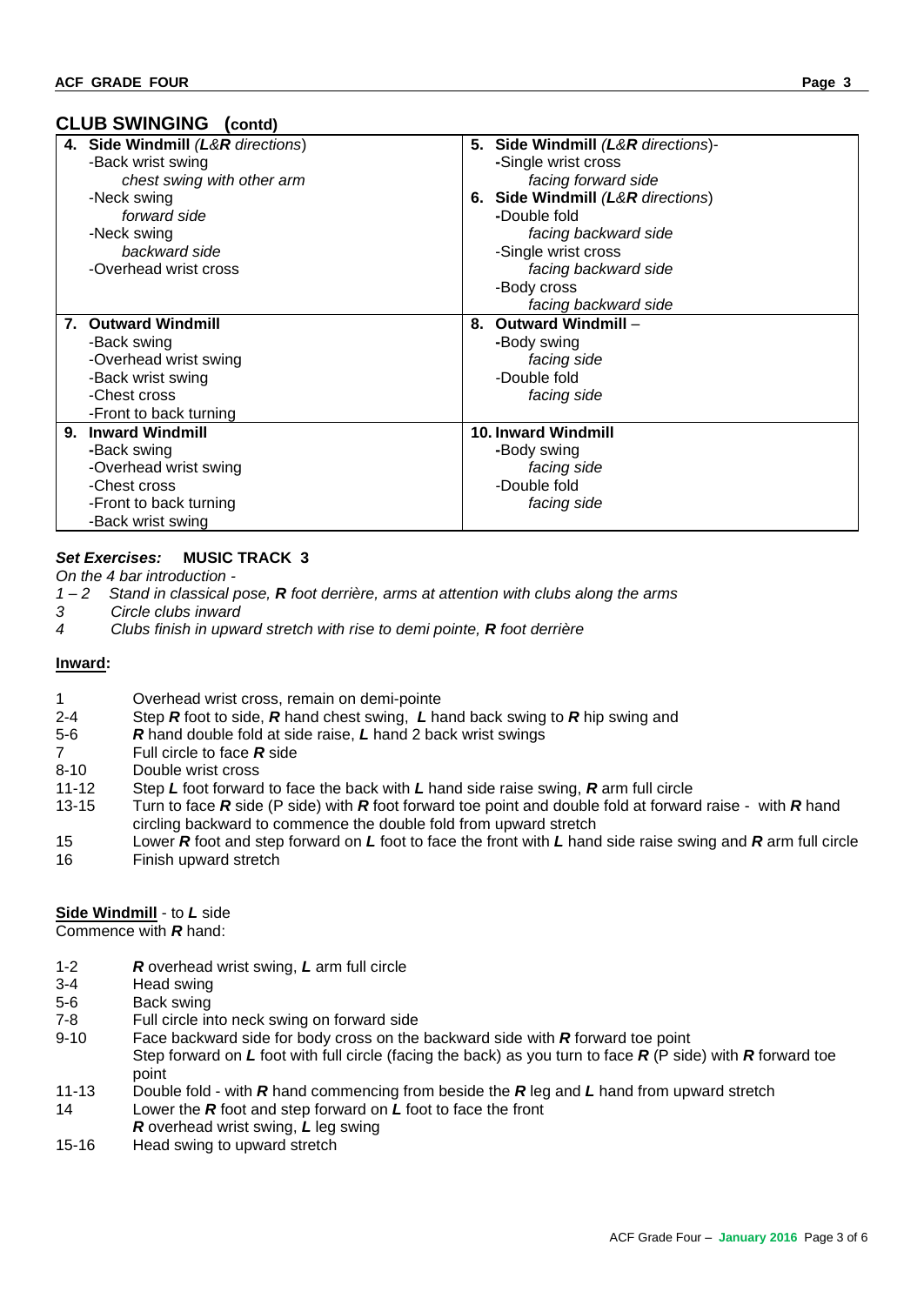## **FIGURE MARCHING**

| -Slow March forward - half tempo (arms by side) | <sup>*</sup> Alternative corner turn technique to be shown in set |
|-------------------------------------------------|-------------------------------------------------------------------|
| -Step forward knee raise                        | exercise with feet coming together.                               |

Commence upstage left corner – facing the front

| $1 - 4$ | 2 slow march forward |
|---------|----------------------|
|         |                      |

- 5-6 2 forward march with arm swinging
- 7-8 Corner turn (\* with feet coming together) to face *R* side
- 9-12 4 forward march with arm swinging
- 13-16 4 mark time
- 1-4 Step forward knee raise twice facing *R* downstage corner
- 5-6 Attention facing the front
- 7-8 Side step to *R* with *R* head turn
- 9 -10 Side step to *L* with *L* head turn
- 11-12 About turn with *L* foot across in front (to finish facing back)
- 13-15 3 forward march to back with arm swinging
- 16 Closing to attention

## **AESTHETIC/DANCE**

| 1. Arm Positions:<br>-High 2 <sup>nd</sup>                                                      | <b>Leg Positions:</b><br>2.<br>-Attitude devant<br>-Attitude derrière                                                          |
|-------------------------------------------------------------------------------------------------|--------------------------------------------------------------------------------------------------------------------------------|
| 3. Identify in Set Choreography:<br>Assemblé<br>Sissone (fermée)<br>Jeté derrière<br>Grand jeté | Echappé relevé to 4th open<br>Grand jeté en tournant<br>Demi grand rond de jambe<br>Circular port de bras<br>Arabesque penchée |
| Relevé in attitude derrière                                                                     |                                                                                                                                |

### *Set Exercise*: **MUSIC TRACK 5**

|       |         | Enter from upstage $L$ corner                                                                                        |                                                                |
|-------|---------|----------------------------------------------------------------------------------------------------------------------|----------------------------------------------------------------|
|       |         | Commence in classical pose R foot derrère                                                                            | Arms low 2 <sup>nd</sup>                                       |
|       | $1 - 2$ | 2 walks onto the stage facing $R$ downstage corner<br>$RL$ finishing in 5 <sup>th</sup> on demi-pointe L foot devant | Arms 1 <sup>st</sup> to demi bras                              |
| $3 -$ | 4       | Step forward on $R$ foot and relevé with low développé<br>forward with $L$ leg                                       | Arms undulating in low 2 <sup>nd</sup>                         |
| and   | 5       | Step forward on $L$ foot assemblé over with $R$ leg<br>finish in 5 <sup>th</sup> in demi plié facing the front       | Arms preparation, low 2 <sup>nd</sup><br>preparation           |
| and   | 6       | Sissone (fermée) lifting $L$ leg and facing $R$ downstage corner<br>chassé forward with L foot                       | Arms high 2 <sup>nd</sup> (palms down)<br>Arms 1 <sup>st</sup> |
| and   | 7       | Jeté derrière on $R$ foot with $L$ foot derrière                                                                     | $L$ Arm $3rd$                                                  |
| and   | 8       | Petit jeté on $L$ foot with $R$ foot derrière                                                                        | $R$ Arm 3rd                                                    |
| and   | 9       | Chassé back with $R$ foot facing $R$ downstage corner                                                                | Arms through 1 <sup>st</sup>                                   |
|       | 10      | Recovering to L foot forward toe point                                                                               | to 2 <sup>nd</sup> arabesque                                   |
| and   |         | Leading with $R$ leg execute a low grand jeté forward with $R$ leg<br>through développé to $R$ downstage corner      | Arms low 2 <sup>nd</sup>                                       |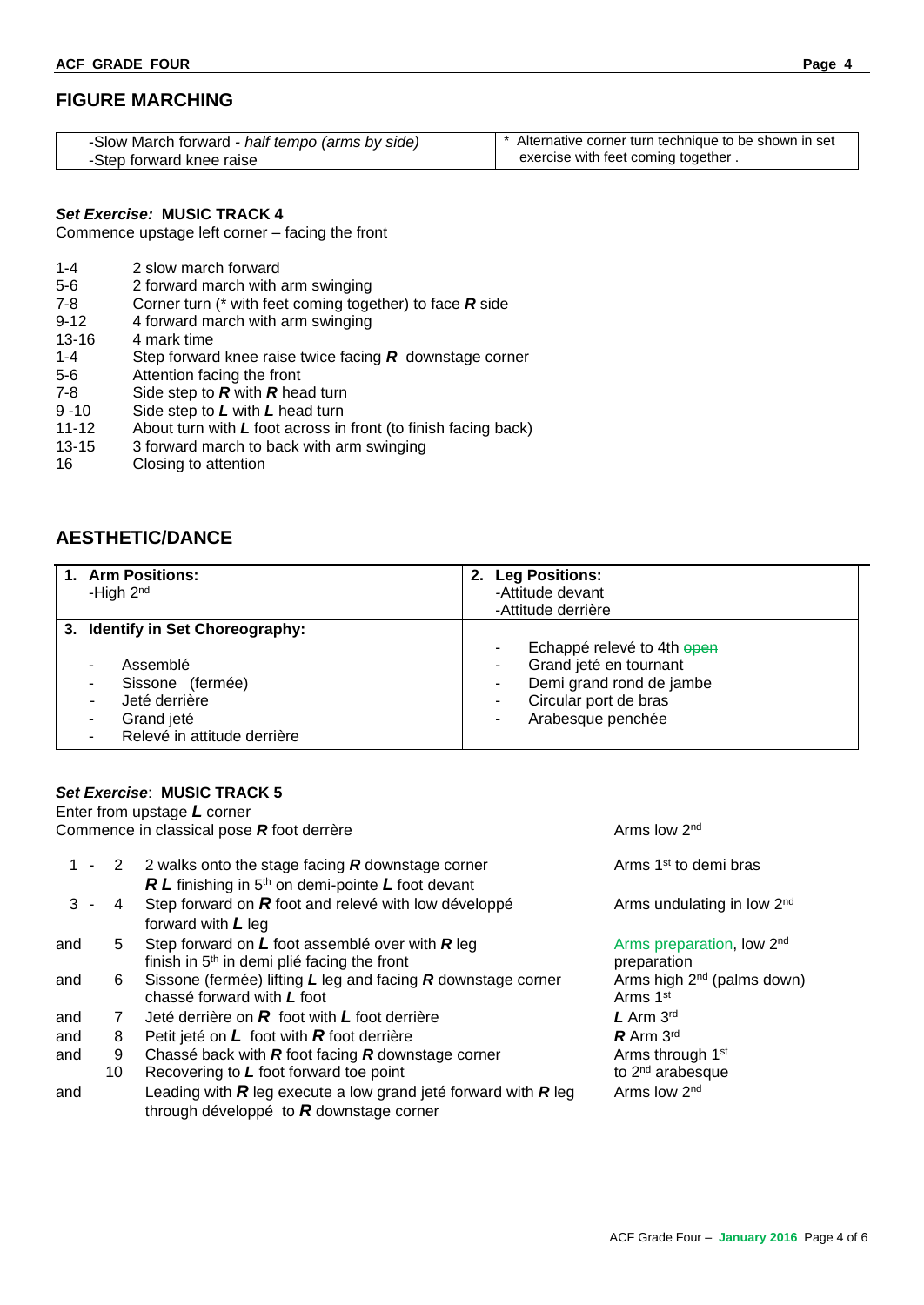### **AESTHETIC/DANCE (contd)** *Set Exercise:* **MUSIC TRACK 5 (contd)**

| $11 - 12$             | Grand jeté with développé forward - $R$ leg forward                             | Arms 3 <sup>rd</sup> arabesque                                        |
|-----------------------|---------------------------------------------------------------------------------|-----------------------------------------------------------------------|
| $13 - 14$             | 2 forward runs $LR$                                                             | Arms low 2 <sup>nd</sup>                                              |
|                       | Step forward on L foot                                                          | Arms 1st                                                              |
| 15 - 16               | Relevé on $L$ leg with $R$ leg in attitude derrière                             | Arms $4th$ <b>R</b> arm up                                            |
| and                   | small galop to side facing $R$ upstage corner                                   | Arms 3rd                                                              |
| $\overline{2}$<br>1.  | 2 Posé pirouettes to $R$                                                        | Arms 3rd. 2nd 1st                                                     |
| 3<br>and              | Posé on R with half turn to face front L foot in retiré derrière                | L arm upward oblique                                                  |
|                       |                                                                                 | & $R$ in 2 <sup>nd</sup> with palm facing down                        |
| and                   | Lower $R$ leg in fondu with $L$ leg passing through low developpé               | Arms 1st                                                              |
| 4                     | Posé onto L and continue with 3 bourrées travelling to                          | L arm upward oblique                                                  |
|                       | L side toward downstage L corner with L foot devant                             | & R in 2 <sup>nd</sup> with palm facing down                          |
|                       | Facing downstage L corner close in 5 <sup>th</sup> demi plié                    | Arms through 2 <sup>nd</sup> to 1 <sup>st</sup>                       |
| and<br>5              |                                                                                 |                                                                       |
|                       | <b>R</b> foot devant                                                            | Arms low 2 <sup>nd</sup> and through 1 <sup>st</sup> to               |
| 6<br>and              | Echappé relevé to 4 <sup>th</sup> open                                          | Arms low 2 <sup>nd</sup> arabesque                                    |
| $\overline{7}$<br>and | Close 5 <sup>th</sup> demi plié                                                 | Arms 1st                                                              |
| 8<br>and              | Relevé to face L upstage corner with L leg retire                               | Arms 5 <sup>th</sup>                                                  |
| 9<br>and              | 3 walks L R L on diagonal toward centre back                                    | Arms low 2nd                                                          |
| and<br>10             | Grand jeté en tournant leading with $R$ leg                                     | Arms 1st 5th                                                          |
| 11<br>and             | Finish facing L downstage corner in demi arabesque on fondu                     | Arms demi bras                                                        |
| 12<br>and             | Soft walks to finish centre stage facing front in 5 <sup>th</sup> on demi point | Arms through 1 <sup>st</sup> to high second                           |
|                       | <b>R</b> foot devant                                                            |                                                                       |
| $13 -$<br>14          | Step forward on $R$ demi grand rond de jambe $L$ leg                            | Arms 2 <sup>nd</sup> and flow on to 1 <sup>st</sup> & 2 <sup>nd</sup> |
|                       | (commence with fondu on $R$ )                                                   |                                                                       |
| 15 - 16               | Step forward on $L$ demi grand rond de jambe $R$ leg                            | Arms 1st to 2nd                                                       |
|                       | (commence with fondu on L)                                                      |                                                                       |
|                       | Close in $5th$ <b>R</b> foot devant in demi-plié facing <b>L</b> downstage      | Arms $4th$ crossed <b>R</b> arm up                                    |
|                       | Corner, recover straightening the legs                                          | Arms 1 <sup>st</sup> to low 2 <sup>nd</sup>                           |
| $1 -$                 | Chassé forward with $R$ foot                                                    | Arms 1st                                                              |
| $2 -$                 | Recover to $L$ back toe point                                                   | Arms $4th$ (L arm up)                                                 |
| $3 -$                 | Fondu on $R$ leg into lunge (wide $4th$ on fondu)                               |                                                                       |
|                       |                                                                                 |                                                                       |
|                       | with $L$ foot flat on the floor                                                 | Arms 3rd                                                              |
| 4 -                   | Circular port de bras $L$ to $R$                                                | Arms 4 <sup>th</sup> 5 <sup>th</sup> 4 <sup>th</sup>                  |
| $5 -$                 | Recover to L back toe point                                                     | Arms through 1 <sup>st</sup> to 2 <sup>nd</sup> arabesque             |
| $6 -$                 | Pivot by $L$ to finish facing $R$ downstage corner                              | Arms through 1 <sup>st</sup> 4 <sup>th</sup> ( <b>R</b> arm up)       |
|                       | with $L$ forward toe point                                                      |                                                                       |
| $7 -$                 | Step forward on $L$ leg bringing $R$ foot through low                           | Arms 1st                                                              |
|                       | développé forward                                                               |                                                                       |
| $8 -$                 | Finishing in a L back toe point                                                 | Arms 2 <sup>nd</sup> arabesque                                        |
| $9 - 10$              | Arabesque penchée                                                               | Arms through 1 <sup>st</sup> to 1 <sup>st</sup> arabesque             |
| $-12$<br>11           | Recover on R leg fondu,                                                         | Arms low 2nd                                                          |
| $13 -$                | Turn to face $L$ upstage corner execute split with $L$ leg forward              | <b>L</b> arm remains in low $2^{nd}$                                  |
|                       |                                                                                 | with $R$ arm following through $5th$ a                                |
|                       |                                                                                 | finishes with fingers framing L s                                     |
|                       |                                                                                 | of face with palm facing L upstage                                    |
| 14                    | Remain in split                                                                 | Arms through 1 <sup>st</sup> to $R$ arm in seco                       |
|                       |                                                                                 | with palm down, and L arm obliqu                                      |
|                       |                                                                                 | up with palm down eyes to L hand                                      |
|                       |                                                                                 | Arms 5 <sup>th</sup>                                                  |
| $15 -$                | Bend forward with body fully extended along the $L$ leg                         |                                                                       |
| and                   | Pivot to straddle with the body staying close to                                | Open Arms to 2nd                                                      |
|                       | the floor with flat back                                                        |                                                                       |
| $16 -$                | Pivot by $R$ bringing legs together and lifting the knees                       | Arms through 1 <sup>st</sup>                                          |

Arms 3<sup>rd</sup> arabesque Arms low 2<sup>nd</sup> Arms 4<sup>th</sup> **R** arm up Arms 3rd L arm upward oblique &  $\mathbf{R}$  in 2<sup>nd</sup> with palm facing down<br>Arms 1<sup>st</sup> L arm upward oblique & **R** in 2<sup>nd</sup> with palm facing down Arms through 2<sup>nd</sup> to 1<sup>st</sup> Arms low 2<sup>nd</sup> and through 1<sup>st</sup> to Arms low 2<sup>nd</sup> arabesque<br>Arms 1st Arms 5<sup>th</sup> Arms low 2nd Arms 1st 5th Arms demi bras Arms through 1<sup>st</sup> to high second Arms 2<sup>nd</sup> and flow on to 1<sup>st</sup> & 2<sup>nd</sup> Arms 4<sup>th</sup> crossed **R** arm up (*L* arm up) Arms 2<sup>nd</sup> arabesque Arms low 2<sup>nd</sup> L arm remains in low 2<sup>nd</sup> with **R** arm following through 5<sup>th</sup> and finishes with fingers framing *L* side of face with palm facing *L* upstage Arms through 1<sup>st</sup> to  *arm in second* with palm down, and *L* arm obliquely up with palm down eyes to *L* hand Arms 5<sup>th</sup> Open Arms to 2<sup>nd</sup>

Arms through 1<sup>st</sup> facing downstage L corner in "V" sit with R leg extended Finger tips on the floor behind up on the diagonal the body of the body